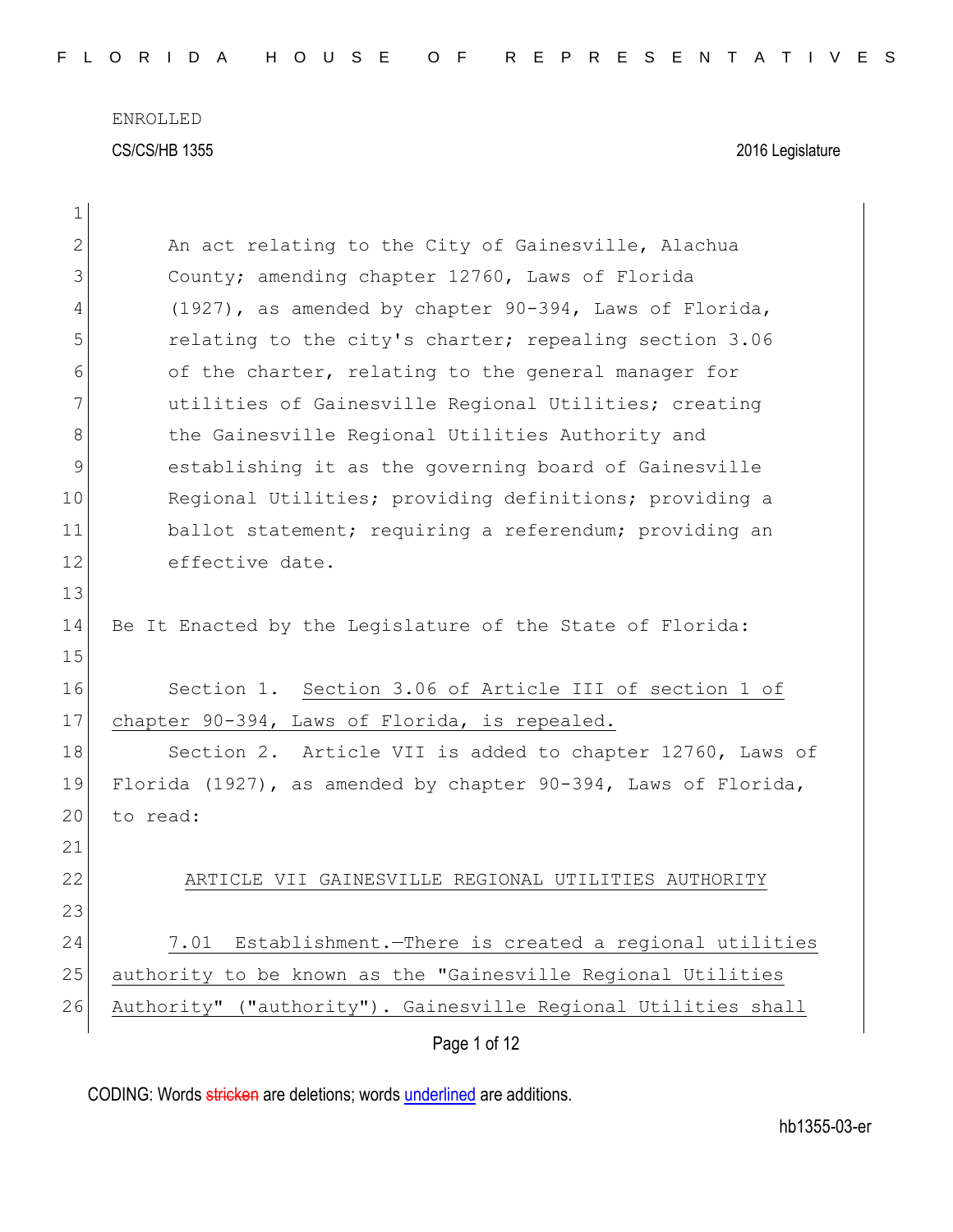|  |  |  | FLORIDA HOUSE OF REPRESENTATIVES |  |  |  |  |  |  |  |  |  |  |  |  |
|--|--|--|----------------------------------|--|--|--|--|--|--|--|--|--|--|--|--|
|  |  |  |                                  |  |  |  |  |  |  |  |  |  |  |  |  |

| 27 | be governed by the authority upon installation of the            |
|----|------------------------------------------------------------------|
| 28 | authority's members pursuant to this article. The authority      |
| 29 | shall operate as a unit of city government and, except as        |
| 30 | otherwise provided in this article, shall be free from direction |
| 31 | and control of the Gainesville City Commission. The authority is |
| 32 | created for the express purpose of managing, operating,          |
| 33 | controlling, and otherwise having broad authority with respect   |
| 34 | to the utilities owned by the City of Gainesville.               |
| 35 | 7.02 Definitions.-For the purposes of this article, unless       |
| 36 | otherwise designated, or the context otherwise requires, the     |
| 37 | following terms have the following meanings:                     |
| 38 | "Authority" means the Gainesville Regional Utilities<br>(1)      |
| 39 | Authority created in this article.                               |
| 40 | "City" means the City of Gainesville.<br>(2)                     |
| 41 | "City commission" means the Gainesville City<br>(3)              |
| 42 | Commission.                                                      |
| 43 | "County" means Alachua County.<br>(4)                            |
| 44 | "Customer" means a person or entity that makes<br>(5)            |
| 45 | application for and is supplied with service by GRU for its      |
| 46 | ultimate use.                                                    |
| 47 | "GRU" means Gainesville Regional Utilities.<br>(6)               |
| 48 | "Member" means a member of the authority.<br>(7)                 |
| 49 | "Utilities" means the electric utility system, water<br>(8)      |
| 50 | utility system, wastewater utility system, reuse water utility   |
| 51 | system, natural gas utility system, communications utility       |
|    |                                                                  |
|    |                                                                  |

# Page 2 of 12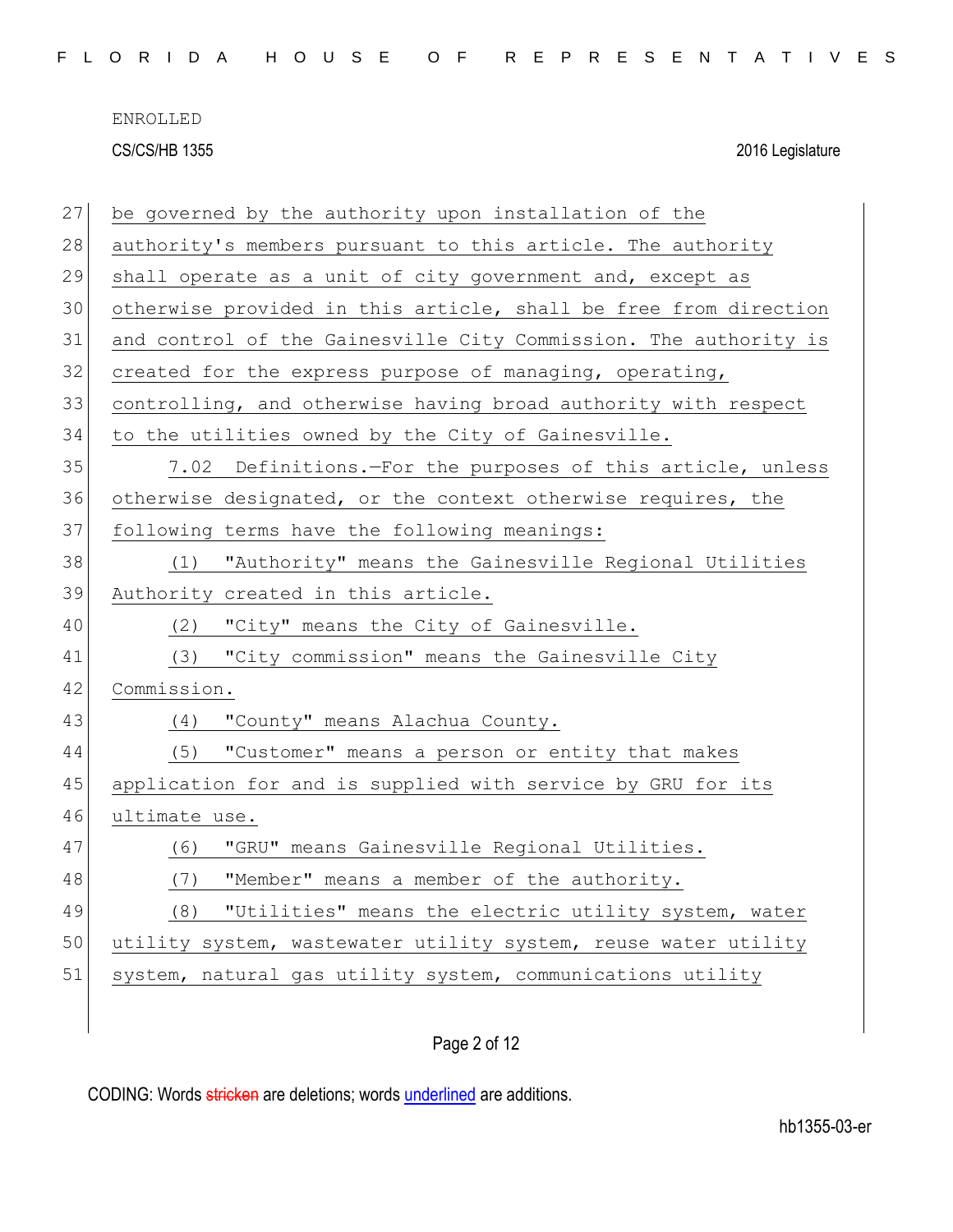ENROLLED

CS/CS/HB 1355 2016 Legislature

| 52 | system, and such other utility systems as may be acquired by GRU |
|----|------------------------------------------------------------------|
| 53 | in the future.                                                   |
| 54 | 7.03 Powers and duties.-                                         |
| 55 | The authority shall have the following powers and<br>(1)         |
| 56 | duties, in addition to the powers and duties otherwise conferred |
| 57 | by this article:                                                 |
| 58 | To manage, operate, and control the utilities, and to<br>(a)     |
| 59 | do all things necessary to effectuate an orderly transition of   |
| 60 | the management, operation, and control of the utilities from the |
| 61 | city to the authority, consistent with this article;             |
| 62 | To establish and amend the rates, fees, assessments,<br>(b)      |
| 63 | charges, rules, regulations, and policies governing the sale and |
| 64 | use of services provided through the utilities;                  |
| 65 | (c) To acquire real or personal property and to construct        |
| 66 | such projects as necessary to operate, maintain, enlarge,        |
| 67 | extend, preserve, and promote the utility systems in a manner    |
| 68 | that will ensure the economic, responsible, safe, and efficient  |
| 69 | provision of utility services, provided that title to all such   |
| 70 | property is vested in the city.                                  |
| 71 | To exercise the power of eminent domain pursuant to<br>(d)       |
| 72 | chapter 166, Florida Statutes, and to use utility funds to       |
| 73 | appropriate or acquire property, excluding federal or state      |
| 74 | property, for the purpose of obtaining, constructing, and        |
| 75 | maintaining utility facilities, provided that title to all such  |
| 76 | property is vested in the city.                                  |
|    |                                                                  |

## Page 3 of 12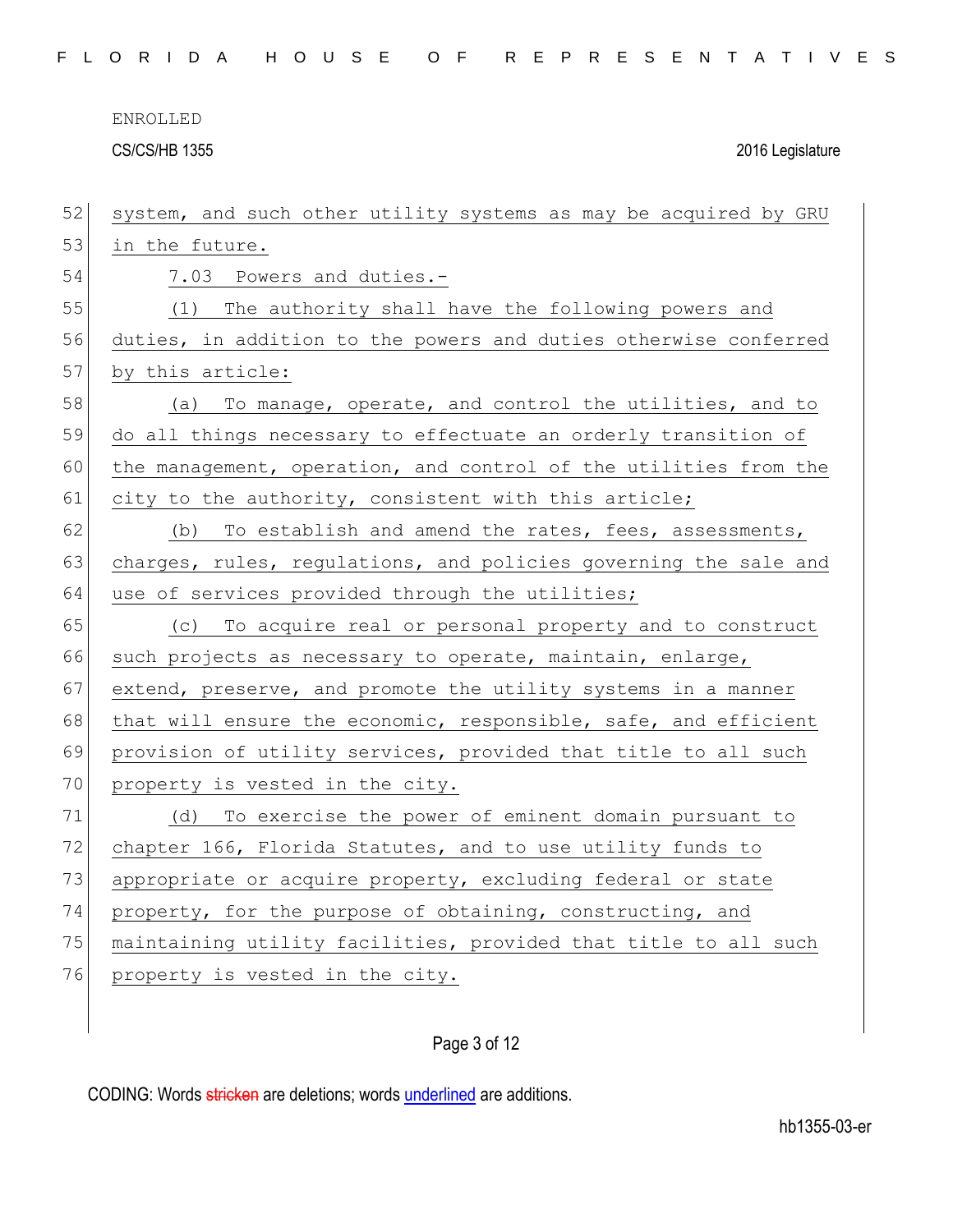| 77  | To issue revenue bonds, upon resolution of the<br>(e)            |
|-----|------------------------------------------------------------------|
| 78  | authority establishing the form, terms, and purpose of such      |
| 79  | bonds, for the purpose of financing or refinancing utility       |
| 80  | system projects, and to exercise all powers in connection with   |
| 81  | the authorization, issuance, and sale of such bonds as conferred |
| 82  | upon municipalities by part II of chapter 166, Florida Statutes, |
| 83  | provided that such bonds may be validated in accordance with     |
| 84  | chapter 75, Florida Statutes. The authority may not issue        |
| 85  | general obligation bonds.                                        |
| 86  | To dispose of utility system assets only to the extent<br>(f)    |
| 87  | and under the conditions that the city commission may dispose of |
| 88  | such assets pursuant to section 5.04 of Article V.               |
| 89  | To prepare and submit to the city commission, at least<br>(g)    |
| 90  | 3 months before the start of the city's fiscal year, an annual   |
| 91  | budget for all authority and GRU operations, including the       |
| 92  | amount of any transfer to the city. The term of the budget shall |
| 93  | coincide with the city's fiscal year. Absent prior approval of   |
| 94  | the city commission, the authority's budget may not reduce the   |
| 95  | amount of any transfer to the city by more than 3 percent from   |
| 96  | the previous fiscal year.                                        |
| 97  | To appoint and remove a chief executive<br>(h)                   |
| 98  | officer/general manager as provided in this article.             |
| 99  | To recommend, by resolution to the city commission,<br>(i)       |
| 100 | the acquisition and operation of a utility system not owned or   |
| 101 | operated by GRU as of the date of transfer of governing          |
| 102 | authority to the authority.                                      |
|     |                                                                  |

## Page 4 of 12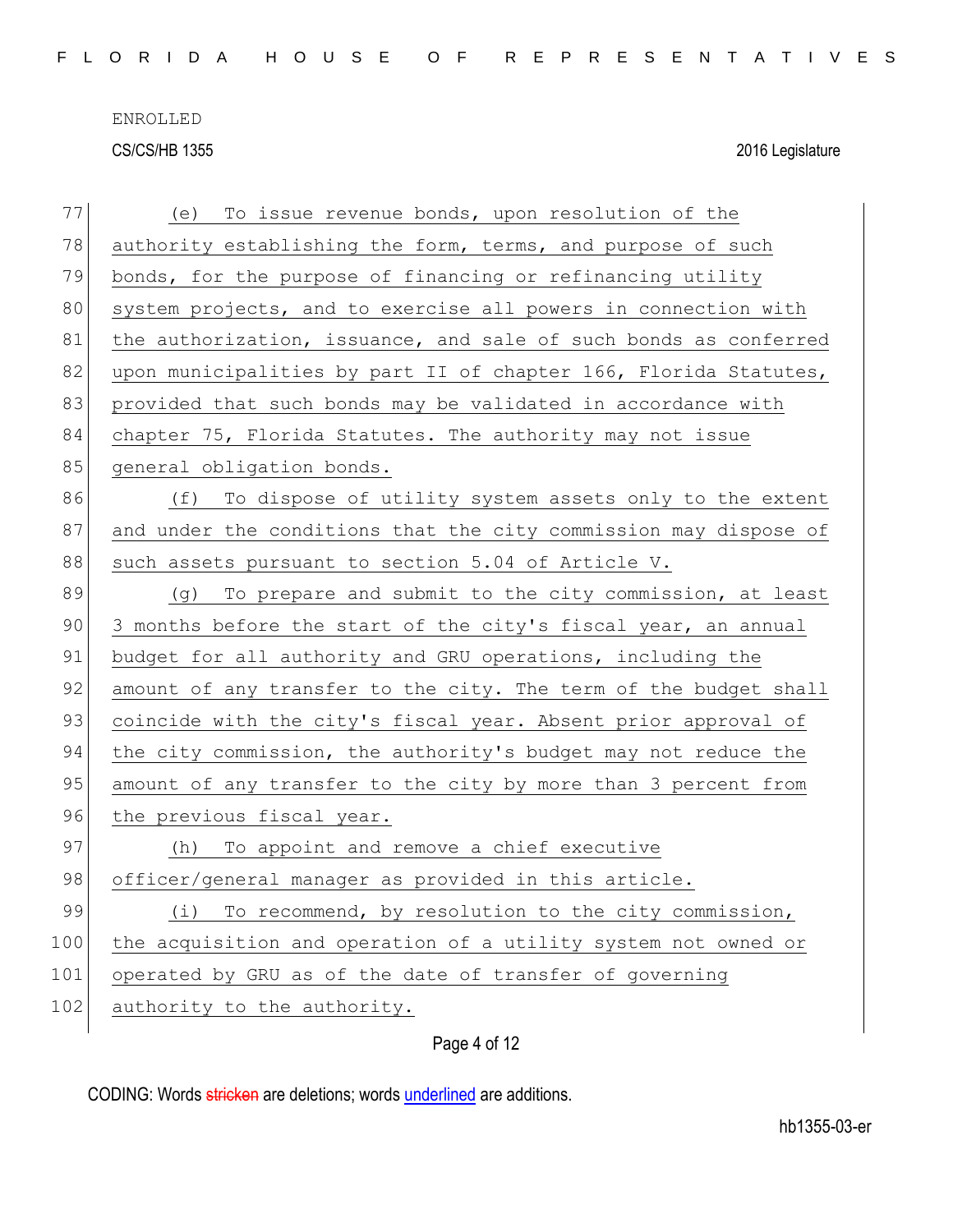| 103 | 7.04 Authority members.-                                         |
|-----|------------------------------------------------------------------|
| 104 | (1) There shall be five members of the authority appointed       |
| 105 | by a simple majority vote of the city commission. Each member    |
| 106 | shall be a person of recognized ability and good business        |
| 107 | judgment as identified by the city commission who is expected to |
| 108 | perform his or her official duties in the best interests of GRU  |
| 109 | and its customers. Appointments shall be made as follows:        |
| 110 | One member shall be a residential customer with<br>(a)           |
| 111 | substantial knowledge of GRU, its operations, and its history.   |
| 112 | One member shall be a private, nongovernment customer<br>(b)     |
| 113 | consuming at least 10,000 kilowatt hours per month of electric   |
| 114 | usage during each of the previous 12 months. This member may be  |
| 115 | the owner or representative of the customer.                     |
| 116 | Three members shall be competent and knowledgeable in<br>(C)     |
| 117 | one or more specific fields substantially related to the duties  |
| 118 | and functions of the authority, including, but not limited to,   |
| 119 | law, economics, accounting, engineering, finance, or energy.     |
| 120 | All members of the authority shall:<br>(2)                       |
| 121 | Maintain primary residence within the electric service<br>(a)    |
| 122 | territory of GRU's electric utility system.                      |
| 123 | Receive GRU electric utility system service at all<br>(b)        |
| 124 | times during the term of appointment.                            |
| 125 | Not have been convicted of a felony as defined by<br>(C)         |
| 126 | general law.                                                     |
| 127 | Be a qualified elector of the city, except that a<br>(d)         |
| 128 | minimum of one member must be a resident of the unincorporated   |
|     | Page 5 of 12                                                     |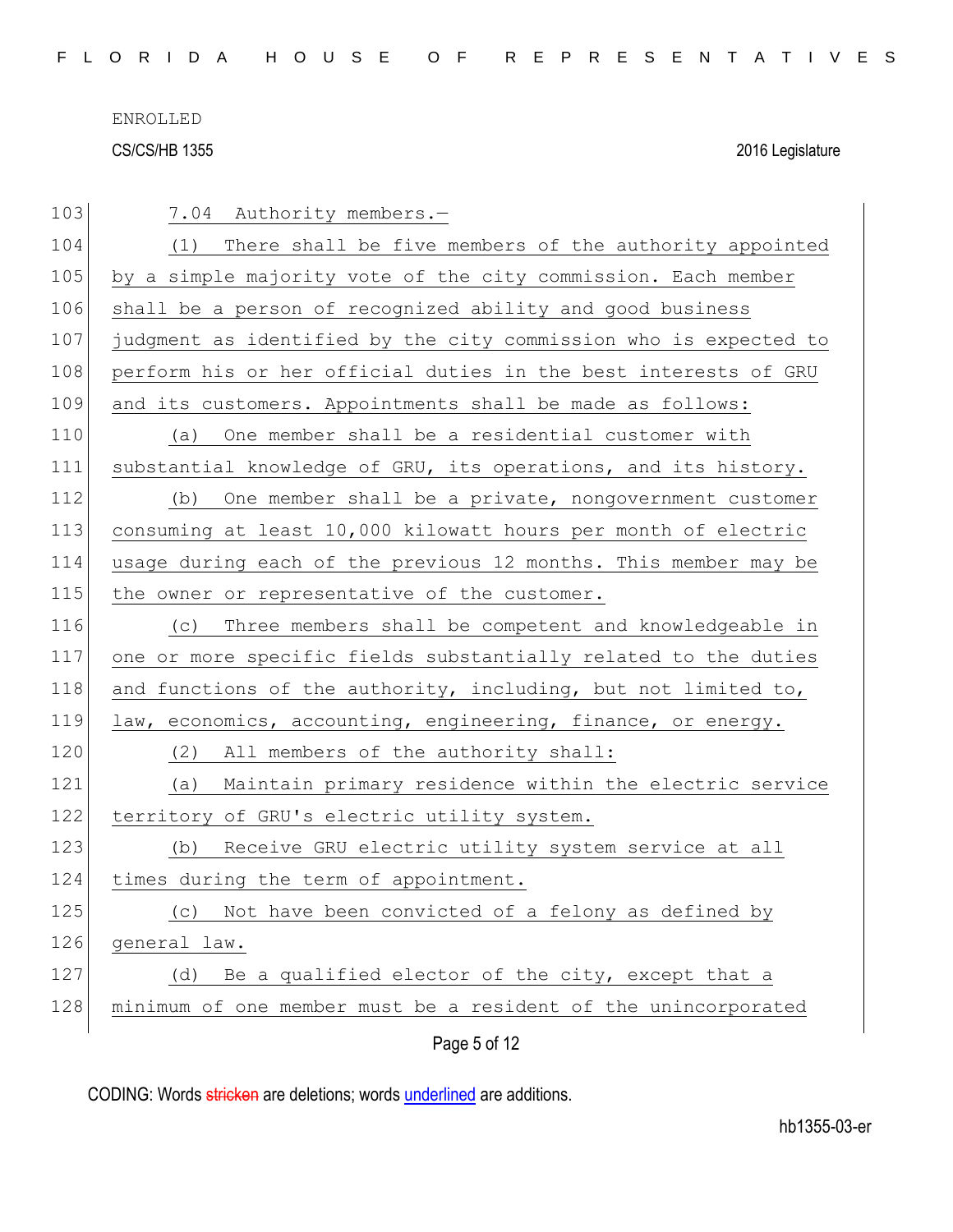| 129 | area of the county or a municipality in the county other than    |
|-----|------------------------------------------------------------------|
| 130 | the City of Gainesville.                                         |
| 131 | (3) The composition of the authority shall be adjusted           |
| 132 | upon expiration of any member's term, or upon any authority      |
| 133 | vacancy, to reflect the ratio of total electric meters serving   |
| 134 | GRU electric customers outside the city's jurisdictional         |
| 135 | boundaries to total electric meters serving all GRU electric     |
| 136 | customers. For example, upon expiration of a member's term or    |
| 137 | upon an authority vacancy, if the ratio of total electric meters |
| 138 | serving customers outside the city boundaries to total electric  |
| 139 | meters serving all electric customers reaches 40 percent, the    |
| 140 | city commission must appoint a second member from outside the    |
| 141 | city boundaries to serve the next term that would otherwise be   |
| 142 | served by a qualified elector of the city. Conversely, upon      |
| 143 | expiration of any member's term or upon any authority vacancy,   |
| 144 | if the ratio subsequently falls below 40 percent, the city       |
| 145 | commission must appoint a qualified elector of the city to serve |
| 146 | the next term that otherwise would have been served by a         |
| 147 | resident from outside the city boundaries.                       |
| 148 | (4) Until January 1, 2022, no current or previous elected        |
| 149 | official of the city or county having held office after January  |
| 150 | 1, 2000, may become a member, except that a member initially     |
| 151 | appointed to the authority may be considered for subsequent      |
| 152 | reappointment if such individual remains otherwise qualified and |
| 153 | chooses to be considered for reappointment.                      |
|     |                                                                  |

## Page 6 of 12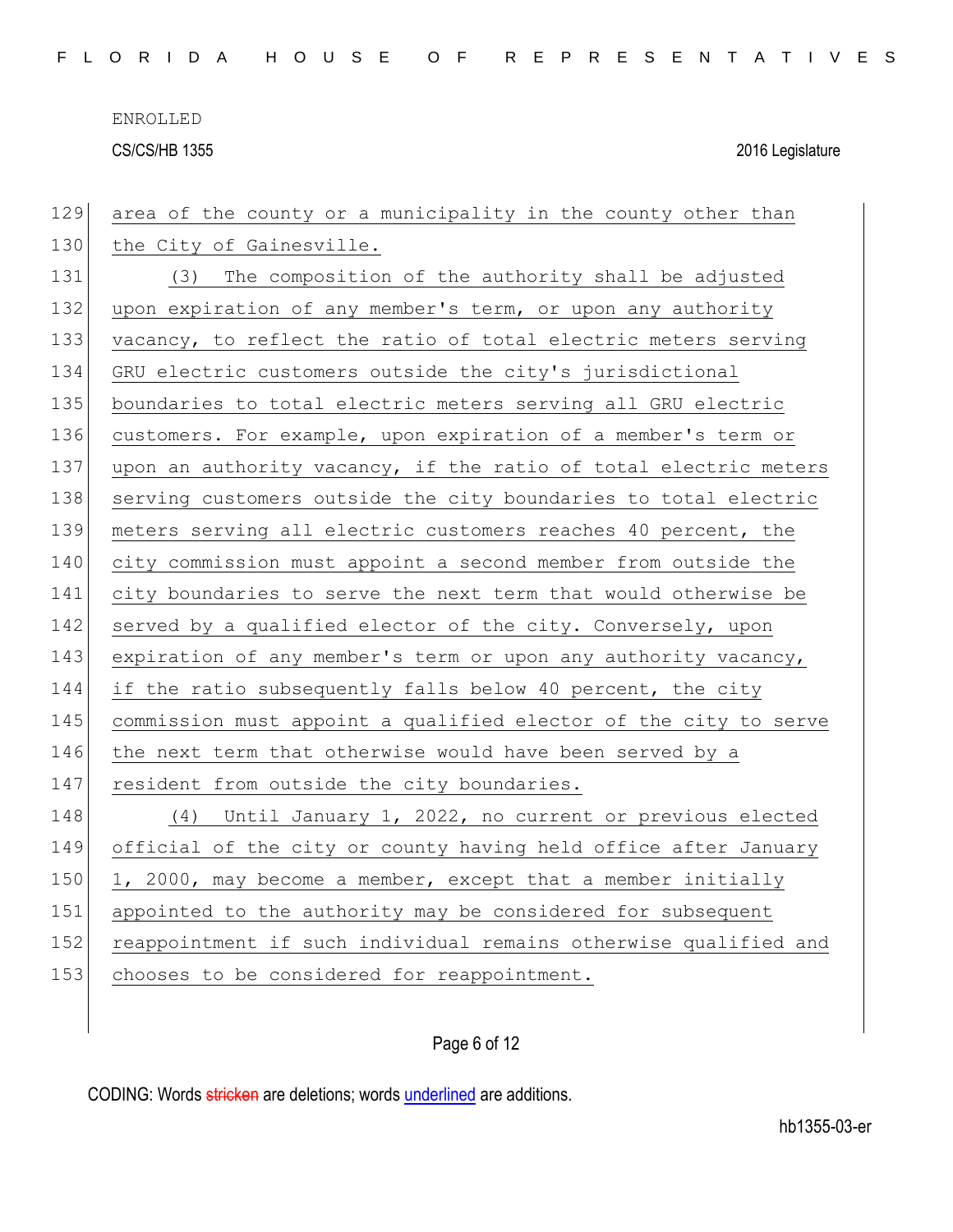| 154 | A member who is appointed for three full consecutive<br>(5)      |
|-----|------------------------------------------------------------------|
| 155 | 4-year terms may not succeed herself or himself.                 |
| 156 | 7.05 Member terms.-                                              |
| 157 | (1) The city commission shall make initial authority             |
| 158 | member appointments within 120 calendar days after the approval  |
| 159 | at referendum of the creation of this article. The initial terms |
| 160 | of office for the five members shall commence at 12 a.m. on      |
| 161 | October 1, 2017. The terms of the initial appointments shall be  |
| 162 | as follows: one member shall be designated to serve until 12     |
| 163 | a.m. October 1, 2018; one member shall be designated to serve    |
| 164 | until 12 a.m. October 1, 2019; one member shall be designated to |
| 165 | serve until 12 a.m. October 1, 2020; and two members shall be    |
| 166 | designated to serve until 12 a.m. October 1, 2021. Members       |
| 167 | appointed for subsequent terms shall be appointed for 4-year     |
| 168 | terms commencing at 12 a.m. on October 1 of the year in which    |
| 169 | they are appointed. If a member is appointed to complete an      |
| 170 | unexpired term, the member's term shall commence at the time of  |
| 171 | appointment and shall continue through the remainder of the      |
| 172 | unexpired term.                                                  |
| 173 | The city commission shall fill any vacancy for the<br>(2)        |
| 174 | unexpired portion of a term within 60 days after the vacancy     |
| 175 | becomes known if the remainder of the term exceeds 90 days.      |
| 176 | Member compensation. - Beginning October 1, 2017, each<br>7.06   |
| 177 | member shall be paid an annual salary of \$18,000, adjusted      |
| 178 | annually to reflect changes in the most recently released        |
| 179 | Consumer Price Index for All Urban Consumers as defined by the   |
|     | Page 7 of 12                                                     |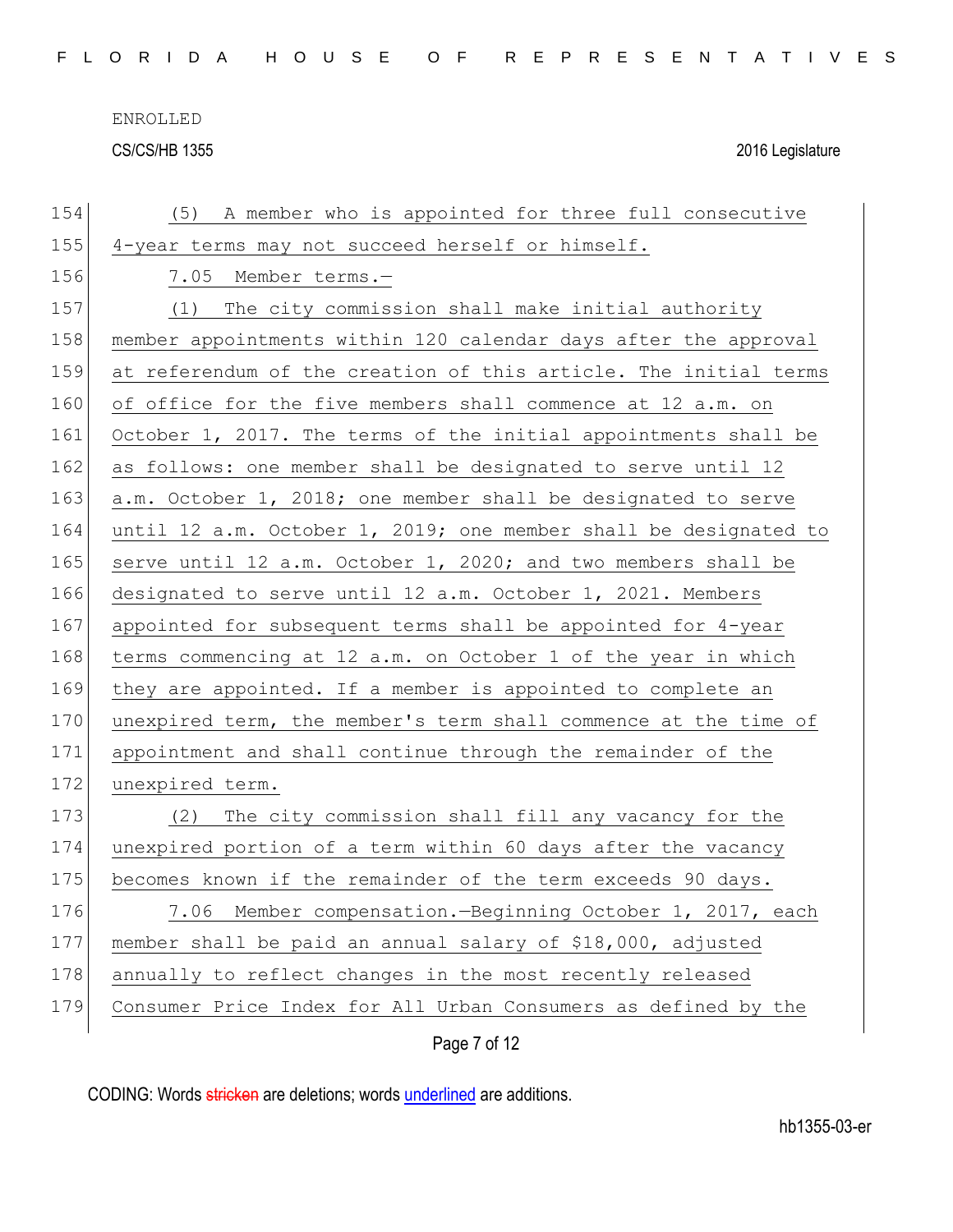| 180 | United States Department of Labor, Bureau of Labor Statistics.   |
|-----|------------------------------------------------------------------|
| 181 | Necessary expenses of members incurred in carrying out and       |
| 182 | conducting the business of the authority shall be paid in        |
| 183 | accordance with authority policy and procedures, subject to the  |
| 184 | approval of a majority of the members of the authority. No       |
| 185 | supplemental benefits shall be provided for a member position.   |
| 186 | 7.07 Authority; oath; organization; and meeting.-                |
| 187 | (1) The authority shall initially meet at the chambers of        |
| 188 | the city commission at 6 p.m. on Wednesday, October 4, 2017.     |
| 189 | Before taking office for any term, each member shall<br>(2)      |
| 190 | be given an oath or affirmation by the Mayor or his or her       |
| 191 | designee similar to the oath or affirmation required of a member |
| 192 | of the city commission.                                          |
| 193 | (3) The first official action of the authority shall be          |
| 194 | election of a chairperson and a vice chairperson from among its  |
| 195 | membership.                                                      |
| 196 | The authority shall meet at least once each month,<br>(4)        |
| 197 | except in case of unforeseen circumstances. All meetings of the  |
| 198 | authority shall be noticed and open to the public, and minutes   |
| 199 | shall be kept as required by law, except that meetings related   |
| 200 | to settlement of then existing litigation may be held as allowed |
| 201 | by law.                                                          |
| 202 | The GRU general manager or his or her designee shall<br>(5)      |
| 203 | be responsible for making arrangements for and providing         |
| 204 | adequate notice for the initial meeting of the authority.        |
| 205 | Removal and suspension of members.-<br>7.08                      |
|     | Page 8 of 12                                                     |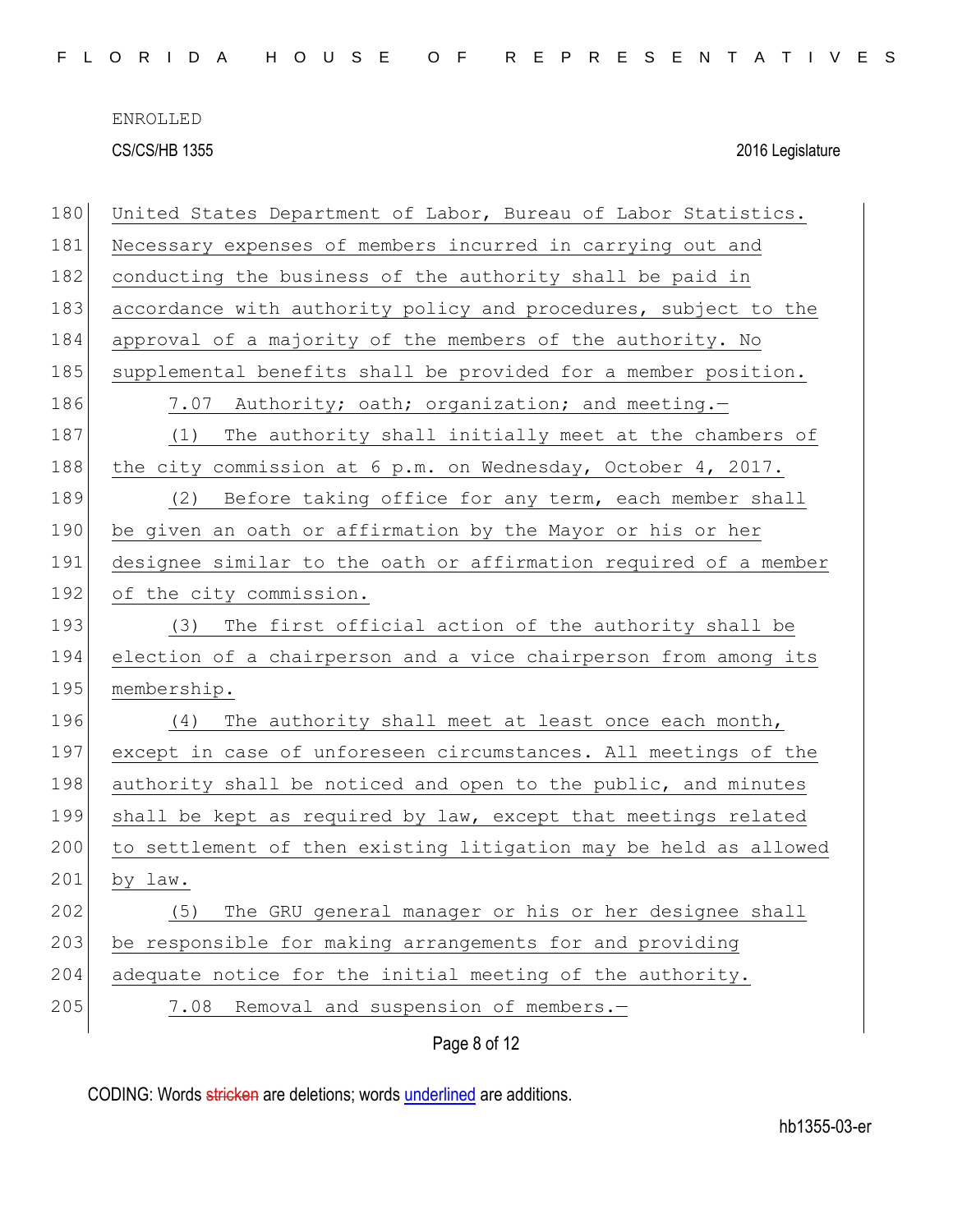| 206 | A member may be removed or suspended from office by<br>(1)       |
|-----|------------------------------------------------------------------|
| 207 | the city commission in accordance with s. 112.501, Florida       |
| 208 | Statutes. In addition to the grounds for removal set forth       |
| 209 | therein, a member may be removed by the city commission for      |
| 210 | failure to maintain the qualifications specified in section      |
| 211 | 7.04.                                                            |
| 212 | The authority may recommend to the city commission<br>(2)        |
| 213 | that a member be removed or suspended from office if it finds,   |
| 214 | by vote of at least three members, a reasonable basis for        |
| 215 | removal or suspension on one or more of the grounds set forth in |
| 216 | s. 112.501, Florida Statutes, or for failure to maintain the     |
| 217 | qualifications specified in section 7.04. The authority shall    |
| 218 | give reasonable notice of any proceeding in which such action is |
| 219 | proposed and must provide the member against whom such action is |
| 220 | proposed a written statement of the basis for the proposed       |
| 221 | action and an opportunity to be heard. The member against whom   |
| 222 | such action is proposed may not participate in the authority's   |
| 223 | debate or vote on the matter.                                    |
| 224 | 7.09 Management and personnel.-                                  |
| 225 | (1) A chief executive officer/general manager (CEO/GM)           |
| 226 | shall direct and administer all utility functions, subject to    |
| 227 | the rules and resolutions of the authority. The CEO/GM shall     |
| 228 | serve at the pleasure of the authority. Appointment or removal   |
| 229 | of the CEO/GM shall be by majority vote of the authority. Until  |
| 230 | such time as the authority appoints a CEO/GM, the sitting        |
|     |                                                                  |
|     |                                                                  |

## Page 9 of 12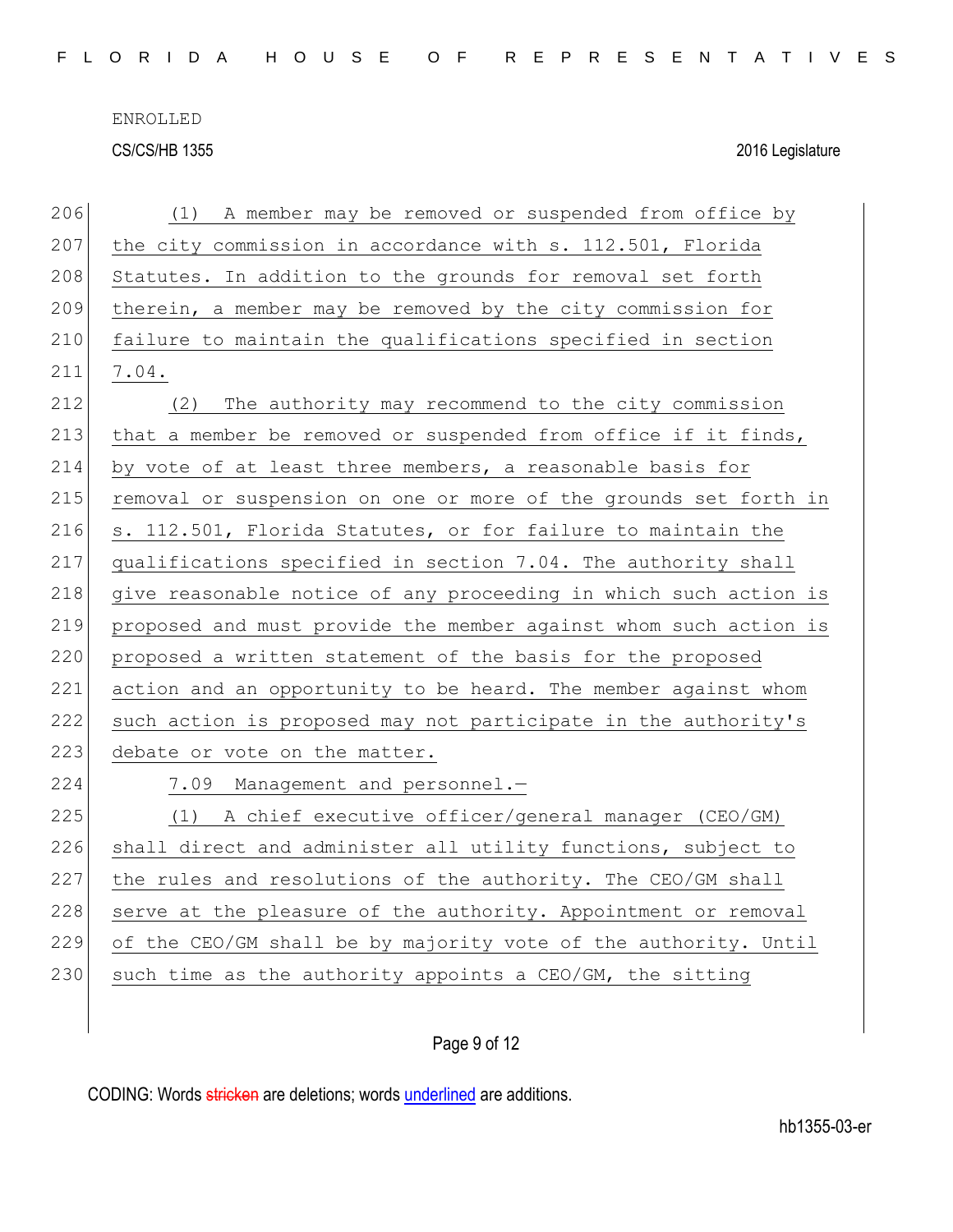| 231 | general manager of GRU shall serve as the CEO/GM. A sitting      |
|-----|------------------------------------------------------------------|
| 232 | member of the authority may not be selected as the CEO/GM.       |
| 233 | (2) All officers and employees of the city who serve under       |
| 234 | the supervision and direction of the sitting general manager of  |
| 235 | GRU shall serve under the CEO/GM. The CEO/GM shall have the      |
| 236 | exclusive authority to hire, transfer, promote, discipline, or   |
| 237 | terminate employees under his or her supervision and direction.  |
| 238 | The authority shall fix the salary of the CEO/GM, and<br>(3)     |
| 239 | the CEO/GM shall fix the salaries of all other employees who     |
| 240 | serve under his or her direction consistent with the annual      |
| 241 | budget approved by the authority. The sitting general manager of |
| 242 | GRU, as well as all officers and employees of the city who, by   |
| 243 | virtue of this article, become subject to the supervision and    |
| 244 | direction of the CEO/GM, shall continue without any loss of      |
| 245 | rights or benefits as employees under the pension plans and      |
| 246 | civil service merit system of the city existing as of the        |
| 247 | creation of the authority.                                       |
| 248 | 7.10 General provisions.-                                        |
| 249 | The city and the authority shall perform all acts<br>(1)         |
| 250 | necessary and proper to effectuate an orderly transition of the  |
| 251 | governance, operation, management, and control of the utilities  |
| 252 | to the authority, including, but not limited to, the creation of |
| 253 | such instruments as are necessary for the authority to function  |
| 254 | in accordance with this article.                                 |
| 255 | All city ordinances, policies, rates, fees,<br>(2)               |
| 256 | assessments, charges, rules, regulations, and budgets related to |
|     | Page 10 of 12                                                    |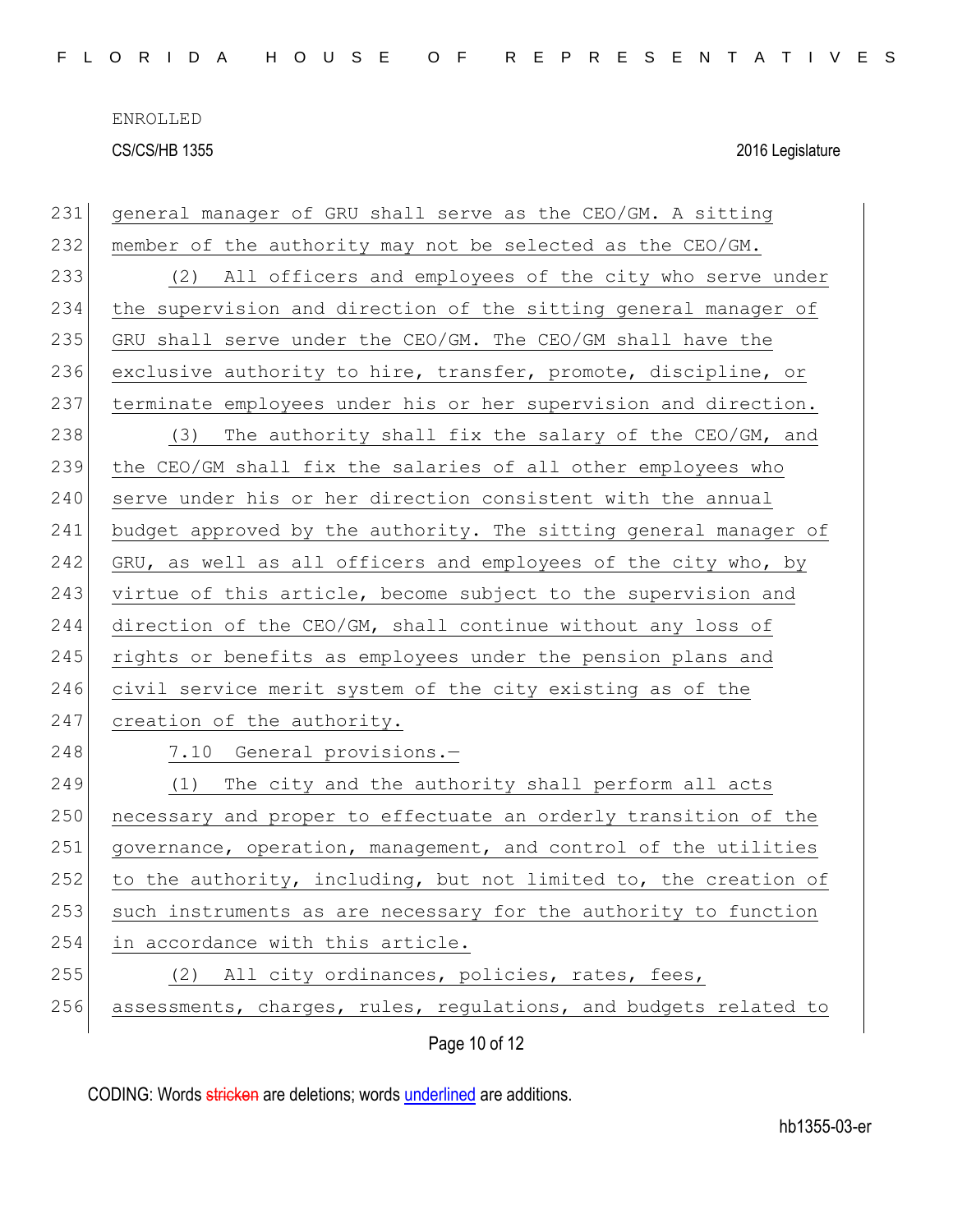| 257 | operation of the utilities shall remain in effect until such    |
|-----|-----------------------------------------------------------------|
| 258 | time as the authority, pursuant to the powers granted in this   |
| 259 | article, modifies any such item. In the event that any city     |
| 260 | charter provision, ordinance, resolution, decree, or any part   |
| 261 | thereof conflicts with the provisions of this article, the      |
| 262 | provisions of this article shall govern. This subsection is not |
| 263 | intended to and shall not interfere with existing contractual   |
| 264 | arrangements between the city and county, regardless of whether |
| 265 | such arrangements are reflected in charter provisions,          |
| 266 | ordinances, resolutions, decrees, or any part thereof.          |
| 267 | (3) All rights, responsibilities, claims, and actions           |
| 268 | involving GRU as of the transfer to the authority shall         |
| 269 | continue, except as may be modified by the authority under the  |
| 270 | powers granted by this article and consistent with law.         |
| 271 | (4) No franchise, right-of-way, license, permit or usage        |
| 272 | fee or tax may be levied by the city upon the authority or the  |
| 273 | utilities unless allowed by general law.                        |
| 274 | (5) Any utility advisory board created by the city              |
| 275 | commission shall have no role with respect to the authority.    |
| 276 | No member of the authority shall be individually<br>(6)         |
| 277 | responsible for authority debts or liabilities.                 |
| 278 | The authority shall develop an ethics policy and a<br>(7)       |
| 279 | code of business conduct that shall be reviewed at least        |
| 280 | biennially.                                                     |
| 281 | Section 3. In order to provide for the transitional             |
| 282 | administrative needs and orderly compliance with the provisions |
|     | Page 11 of 12                                                   |